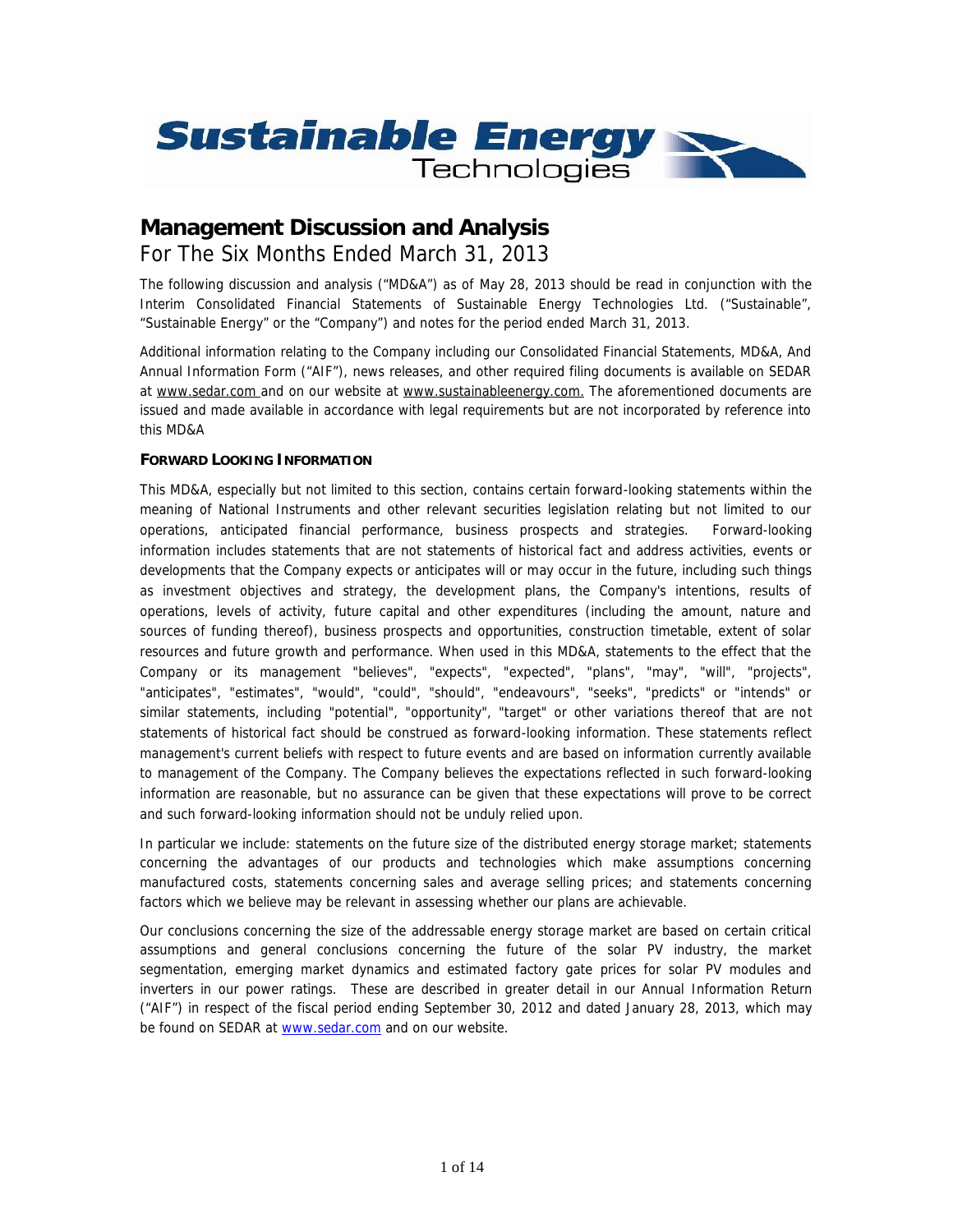Our assumptions and the conclusions that we draw represent forward-looking information. While valuable in assessing our future prospects, forward-looking information is not a guarantee of future performance and involves a number of risks and uncertainties, only some of which are described herein. Many factors could cause the Company's actual results, performance or achievements, or future events or developments, to differ materially from those expressed or implied by the forward-looking information.

Should one or more of these risks or uncertainties materialize, or should assumptions underlying the forward-looking statements prove incorrect, actual results, performance or achievement may vary materially from those expressed or implied by the forward-looking information contained in this MD&A. These factors should be carefully considered and readers are cautioned not to place undue reliance on forward-looking information, which speaks only as of the date of this MD&A. All subsequent forward-looking information attributable to the Company herein is expressly qualified in their entirety by the cautionary statements contained in or referred to herein. The Company does not undertake any obligation to release publicly any revisions to forward-looking information contained in this MD&A to reflect events or circrstances that occur after the date of this MD&A or to reflect the occurrence of unanticipated events, except as may be required under applicable securities laws.

# **BUSINESS OVERVIEW: HISTORY, VISION AND STRATEGY, AND CORE BUSINESS**

A detailed overview of Sustainable Energy's business, including a summary of our history, business strategy, industry outlook, and core business is provided in the Management Discussion and Analysis ("MDA") and Annual Information Form ("AIF") for the financial year ended September 30, 2012. Our MDA and AIF may be found, together with all our public documents, at www.sedar.com.

# **SIGNIFICANT DEVELOPMENTS**

# **Distributed Energy Storage**

On May 1, 2013, Germany implemented a package of financial incentives for residential solar energy storage and is expected to install 2 Gigawatts by 2017 according to London based IHS Research which is predicting a \$19 billion annual global market by 2017.

During Q2, we executed our first major transaction in the energy storage market, securing a contract to supply inverters to Prosol Invest Deutschland GmbH ("Prosol") for its market leading *Sonnenbatterie* residential solar energy management system. We have since negotiated and completed definitive license and supply contracts, which were announced May 16, 2013.

We are delivering the critical power electronics and transformer sub-assemblies, which are then integrated into *Sonnenbatterie* products by Prosol at Prosol's factory in Bavaria. Our inverters are supporting single phase and three phase products in power ratings from 2kW to 15kW, which can then be economically combined to support up to 100 kilowatt hours of energy storage.

Prosol supplied approximately 50% of solar energy storage systems in Germany in 2012, and is forecasting an estimated 40% share of the German market, based on a strong product design and material cost advantages over competitive products as well as strong partners including two of Europe's largest power companies: E-ON and RWE; by Diehl Controls, a large power supply company; by Juwi, one of Germany's largest renewable energy companies and by Japan's Kyocera, a global electronics products company.

During Q2 we also began shipping inverters to a Fortune 500 technology company for a micro-grid demonstration using an advanced battery technology. Customer feedback has been positive, in terms of lower cost, higher efficiencies, and ease of integration with the batteries which is due to our design philosophy and open industry standard controls architecture.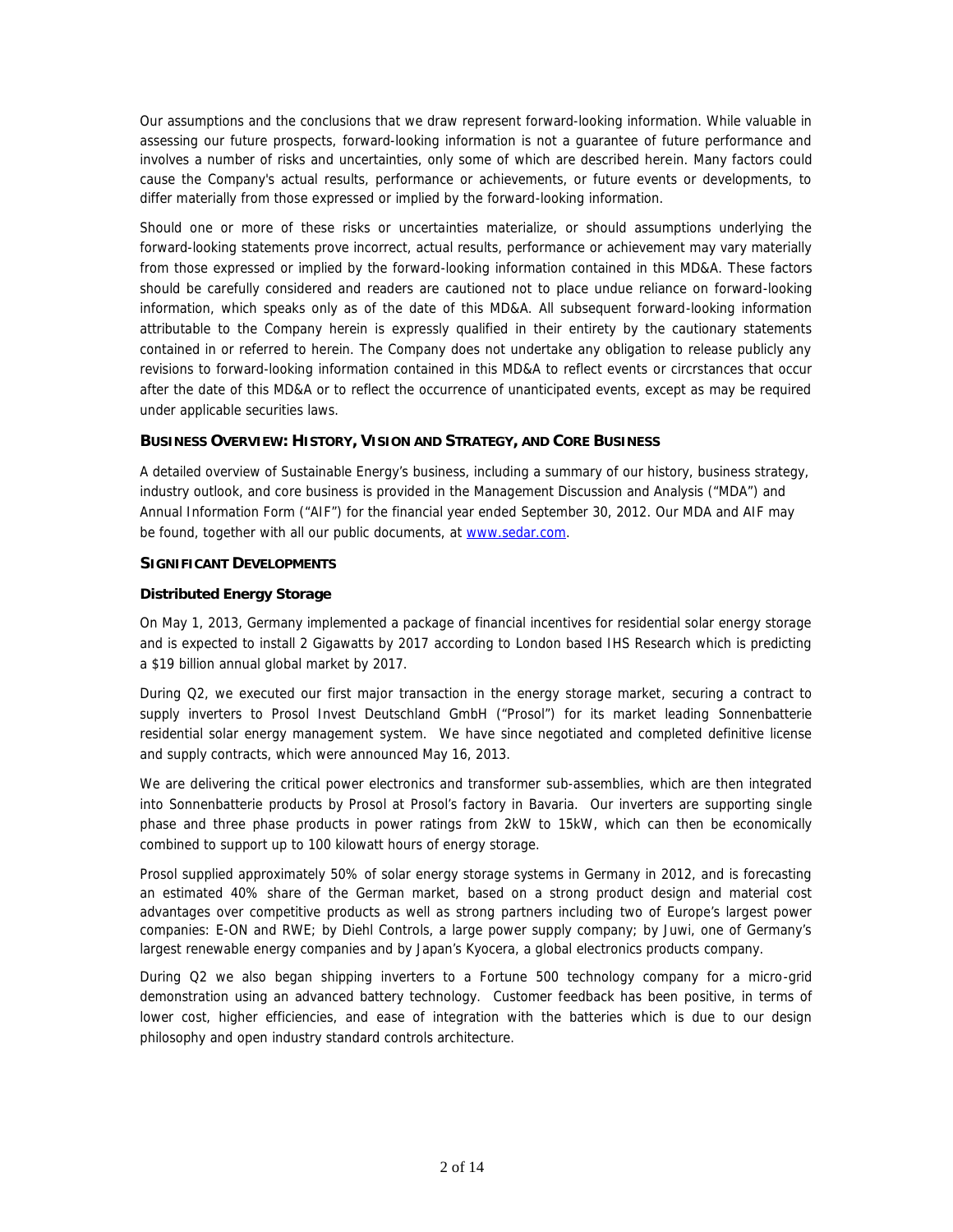Over the past 16 weeks the level of interest in our product platform has accelerated especially from battery manufacturers, developers of new battery technologies and integrators of micro-grids as well as from competitive inverter companies. Every engagement has positively reinforced our confidence in the value of our technology.

### **Outlook**

The bottom line contribution from the Prosol agreement will be substantial

Market values for energy storage inverters and related electronics are estimated to range from \$0.30/watt at the low end to more than \$0.70/watt depending on volumes power ratings and the level of system complexity.

Conservatively, if Prosol obtains only a small part of its projected ~40% share of the German market, revenues to Sustainable Energy will be substantial. Product margins are expected to be above 40% and our OEM strategy means that there is little in variable costs resulting in an excellent bottom line contribution. Significantly, we have structured our supply chain and the agreements with Prosol so that no new working capital, other than component inventory on hand, is needed to ramp production.

Prosol also positions us to make our low voltage platform an industry leader in a multi-billion dollar market.

Power electronics for low voltage energy storage are proving to be a more significant technological challenge than expected, requiring complex multi-component solutions that add cost, impact efficiency and increase the storage required to serve a basic load. Only a very few competitive products exist in the market and there have been multiple product recalls and delayed availability announcements in the past few months

Our proven bi-directional low voltage platform simplifies system design, reduces system component count, and eliminates multiple conversions to reduce system cost, increase system efficiencies, and meets tough VDE 4105 smart grid connectivity standards at a fraction of the cost of competitive products.

We believe that we have the opportunity to replicate the Prosol OEM partnership with one or more partnerships for the Japanese market by the end of CY'13. Japan is expected to be an even larger than Germany before the end of the year driven by aggressive support for solar and concerns about energy stability due to a faltering nuclear industry.

Our view on the US is more tentative as that market is more fragmented, with limited visibility on how that market will define itself. At this juncture we believe that near term US demand will come from integrators of micro-grids for military and remote industrial applications – telecommunications, oil and gas and mining – where solar is being used to displace diesel fuel. In this application, the energy storage inverter is used to provide grid stability and load balancing to optimize the solar and diesel combination. In this application the same values of design simplicity, lower cost ease of integration and higher efficiencies for smart grid applications will that make our energy storage inverter a market leader.

Our goal in the US is to embed our inverter in the product development process of battery manufacturers and integrators of micro-grids in the expectation that these relationships will lead to longer term supply contracts as the market defines itself.

### **Strategy**

We believe that we can lever the technology advantage by coupling it with a very competitive OEM model that delivers only the core electronics and firmware into the final consumer product.

Our goal is to embed our platform in multiple product applications in multiple markets as the solar energy storage market takes off. Our customers will be (i) battery manufacturers looking to deliver a value added solution to multiple energy management system integrators and (ii) energy management system integrators like Prosol looking to build their solutions around a low cost platform that is easily adapted to new battery technologies as they emerge.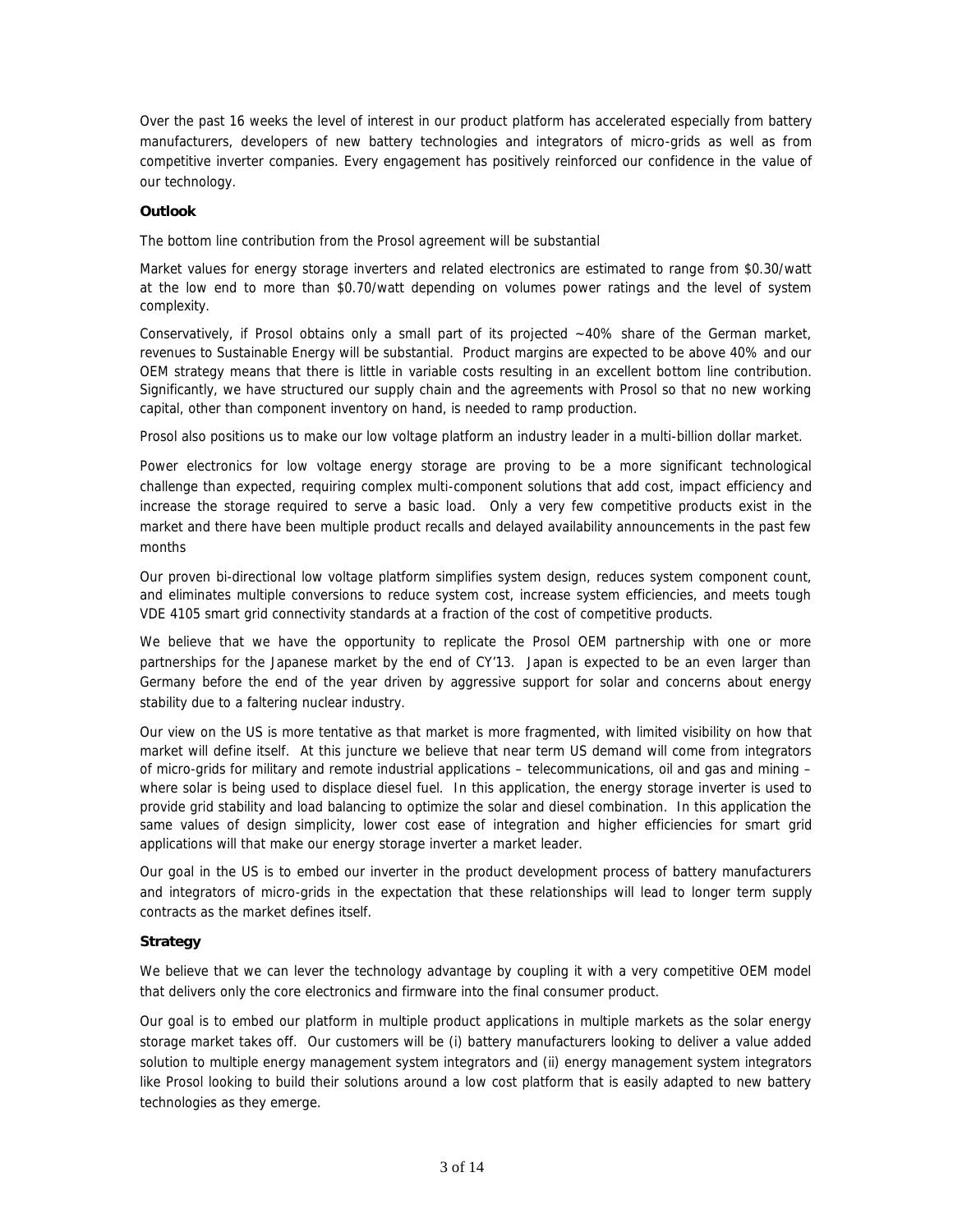Unlike the solar market, where inverters are sold as separate products, and systems are pieced together by local installers, the evidence is that energy storage systems will be sold as fully integrated consumer oriented products and easily installed in basements by mainstream building trades. Brand names and strong customer support networks that are needed for conventional distribution will be irrelevant in this application.

With technology driven performance and cost advantages in a commercially proven platform we create a difficult entry barrier for emerging competitors. Our low cost OEM structured model allows our target customer base to create and deliver their own proprietary value added products to the

We are uniquely able to do this because of our proprietary technology advantage and our design philosophy to create a technology agnostic platform (fuel cells, solar PV and batteries) as a sub-assembly which could be integrated into a finished product. A key part of this philosophy was to build the platform on an "open" model using industry standard communications protocols which would allow the OEM partner maximum control over inverter functionality during his product design process. This is also unique.

The result to the OEM partner is lower cost, greater reliability and faster speed to market with product iterations. When we have Japanese certification we believe we will also have the only platform that is certified for use on all the major markets, enabling a global product solution for OEM partners.

### **Conventional Solar PV**

In line with our announced strategy, we have refocused sales and marketing resources towards energy storage and towards only those solar applications where there is a clearly defined and technology driven advantage which can be converted into long term OEM style supply contracts. The result is that inverter sales through conventional distribution have been terminated, except to service existing customers.

We continue to work with Solar Frontier to develop a model to integrate our low voltage inverter with their high efficiency thin film module. The focus of this effort has shifted to Japan and awaits certification of the STX inverter. This process is underway albeit more slowly than originally anticipated and we now expect certification within the next Quarter. We continue to believe that this remains an extraordinary opportunity given the orientation of Solar Frontier to Japan and the significance of the residential component in the Japanese market.

tenKsolar has not taken committed volumes under the Supply Contract negotiated in December 2012 due to adverse market conditions affecting tenKsolar sales. The Supply Contract has been terminated and we have retained tenKsolar's deposit. We are negotiating an arrangement under which tenKsolar can use up our surplus inventory on hand for its systems. At this juncture we do not have visibility on any demand from tenKsolar beyond the current surplus inventory.

### **Management Discussion of Operations**

We used 2012 to increase our operating efficiencies reducing our break-even point and allowing us to move quickly to profitability as sales from Prosol materialize.

We reduced operating costs during the last six months from \$584,368 in 2012 to \$384,644 this year. We reduced G&A over the same period from \$816,887 in 2012 to \$672,769. Our change in strategy enabled us to reduce selling and marketing costs to \$239,924 compared to \$350,954 in 2012. Only product research and development is up marginally from \$375,912 in 2012 to \$445,805 for the six months ending March 31, 2013.

As expected, product sales were down materially from \$1,906,569 for the first six months in 2012 to \$116,929 this year. Disappointing demand from tenKsolar, which failed to meet its minimum commitments, contributed to reduced sales. We do not expect sales to recover until the quarter ending September 30 2013, when we will begin shipping to Prosol under our announced contract.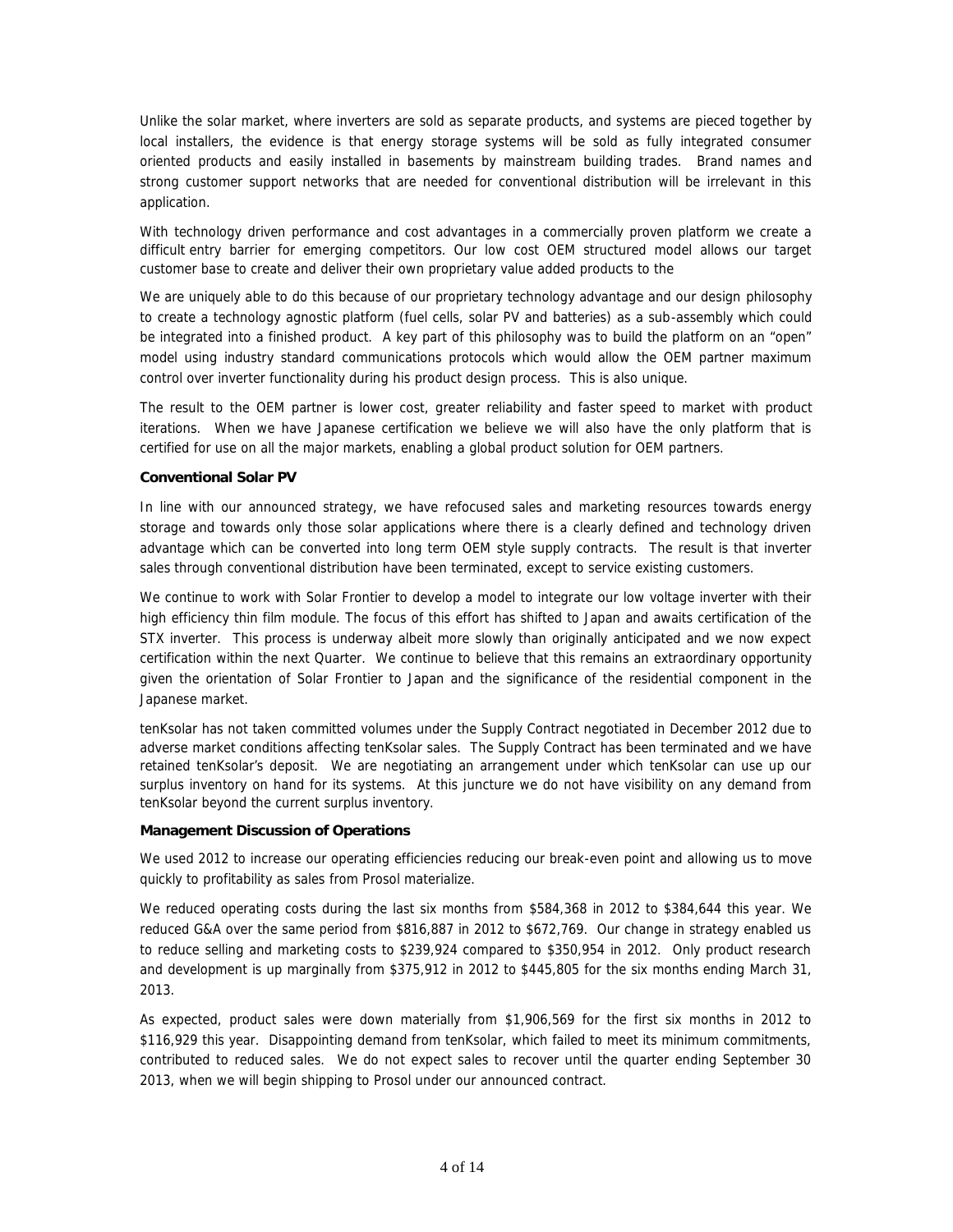We reduced cash flow used in operations during the first six months by 34% to \$786,131 by comparison to \$1,190,055 in 2012. Cash used in operations during Q2 was \$898,585.

### **Management Discussion of Financial Results**

### **SUMMARY OF SIGNIFICANT ACCOUNTING POLICY CHOICES**

The Company's significant accounting policies have been disclosed in note 4 of the annual audited consolidated financial statements.

As disclosed in note 2 to the September 30, 2012 consolidated financial statements, the consolidated financial statements represent the company's presentation of the financial performance and financial position under IFRS for the year ended September 30, 2012 Previously, the Company prepared its annual consolidated financial statements in accordance with Canadian GAAP.

### *Net loss and comprehensive Loss*

The Net Loss for the quarter ended March 31, 2013 was \$1,276,247 compared to \$1,456,916 at March 31, 2012, a decrease of \$180,669 (12%). Adjusting for non-cash items the Net Loss at March 31, 2013 decreased by \$149,768 to \$369,210 (29%) compared to \$518,978 in 2012. The Net Loss for the six months ended March 31, 2013 was \$2,916,098 compared to \$2,983,289 at March 31, 2012, a decrease of \$67,191 (2%). Adjusting for non-cash items the Net Loss for the six months ended at March 31, 2013 decreased by \$191,285 to \$1,180,711 (20%) compared to \$1,371,996 in 2012.

### *Cash Flow Used in Operations*

Cash flow used in operations for the quarter ended March 31, 2013 was \$898,585 compared to a cash deficit of \$390,578 in 2012. This represents an increase of \$508,007 or 130%. Cash flow used in operations for the six ended March 31, 2013 was \$786,131 compared to a cash deficit of \$1,190,055 in 2012. This represents a decrease of \$403,924 or 34%.

### *Sales and Gross Margin*

Sales for the quarter ended March 31, 2013 were \$46,768 compared to \$904,841 for the same quarter in 2012. Sales for the six months ended March 31, 2013 were \$116,929 compared to \$1,906,569 for the same period in 2012. The decline in sales was due primarily to our decision to focus our resources on securing a position in the solar energy storage market which has been successful.

Cost of sales for the quarter ended March 31, 2013 were \$11,110 to yield a gross margin of \$35,658 or 76% of total revenues. The high percentage margin for the quarter reflects relatively minor one-time inventory adjustments which have an exaggerated impact with low volume sales. Cost of sales for the six months ended March 31, 2013 were \$78,310 to yield a gross margin of \$38,619 or 33% of total revenues.

We expect margins on products to be delivered under the Prosol and other contracts to be above 40% and we believe that we can increase this by locating product assembly close to Prosol in Germany. With our change in strategy we do not expect to incur significant variable costs of sales in the future. The result will be a much better contribution to the bottom line.

### *Operating Costs*

During the six months ended March 31, 2013 we continued to cut fixed operating costs and we now have a fundamentally lower operating cost structure than one year ago.

 We reduced operating costs (manufacturing and logistics overhead) costs from \$305,344 for the quarter ended March 31, 2012 to \$178,650 for the quarter ended March 31, 2013. For the six month period six months ended March 31, 2013, operating costs were reduced from \$584,368 for the six months ended March 31, 2012 to \$384,644.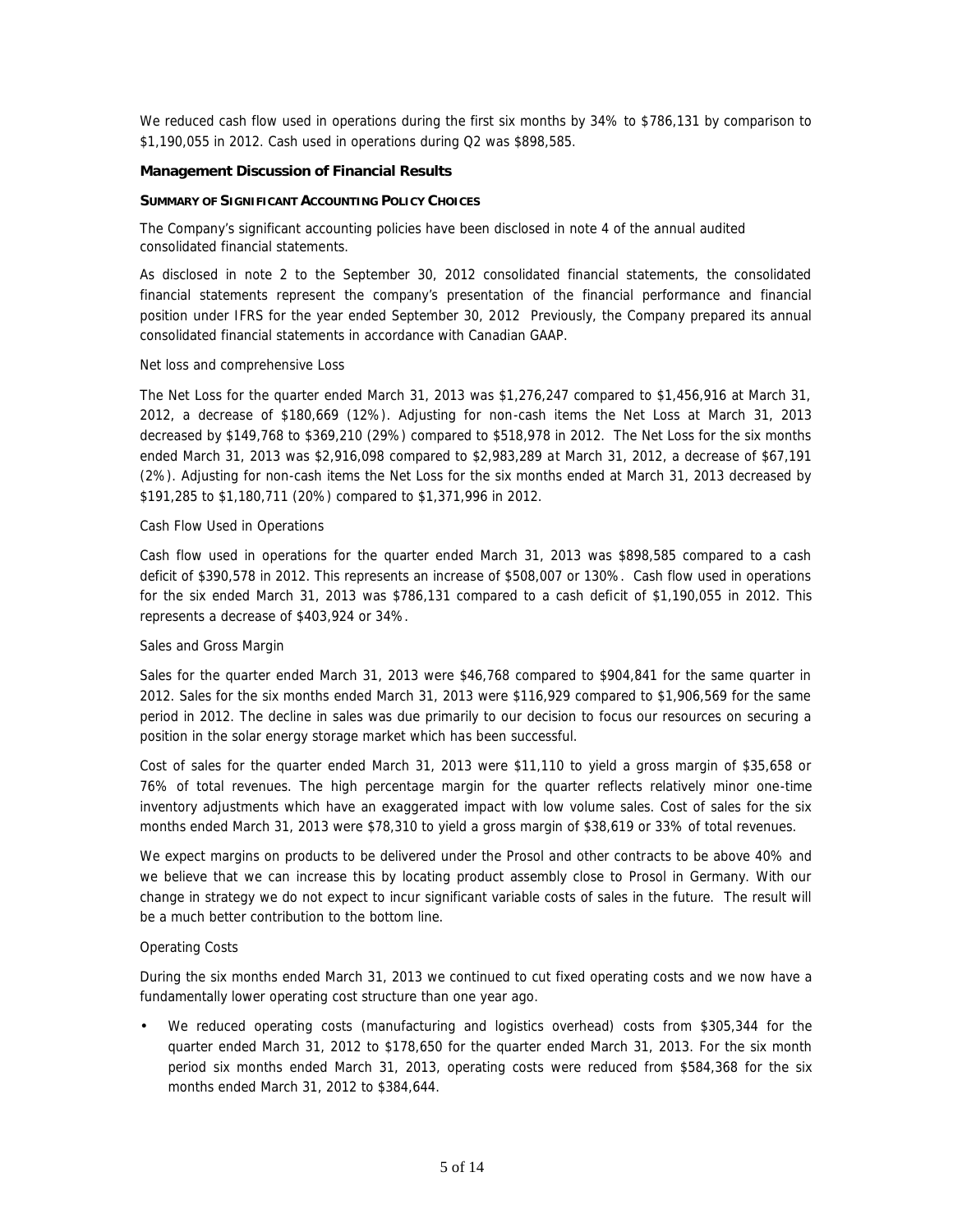- General and administrative costs ("G&A") (which include stock based compensation) increased by \$7,979 from \$375,505 for the quarter ended March 31, 2012 to \$383,484 for the quarter ended March 31, 2013. G&A expense consists primarily of salaries, benefits and overhead expenses including those related to corporate maintenance charges, occupancy, professional fees investor relations fees and travel for all personnel. G&A for the six ended months March 31, 2013 was reduced by \$144,118 from \$816,887 for the same period in 2012 to \$672,769.
- We reduced our investment in selling and marketing by \$40,064 to \$98,265 for the quarter ended March 31, 2013 compared to \$138,329 for the same period in 2012. Sales and marketing for the six months ended March 31, 2013 were cut by \$111,030 to \$239,924 compared to \$350,954 for the same period in 2012. This reflects a shift towards a business development model to support our OEM strategy which requires fewer resources.
- Product research and development costs for the quarter ended March 31, 2013 were up slightly by \$48,242 to \$203,487 from \$155,245 for the quarter ended March 31, 2012. Product research and development costs increased by \$69,893 from \$375,912 for the six months ended March 31, 2012 to \$445,805 for the six months ended March 31, 2013. The increase reflects increased investment in product certification in North America and Japan.

# *Amortization*

Amortization of development costs was \$98,265 for the quarter ended March 31, 2013 compared to \$27,218 in the same period in 2012. Amortization of development costs was \$198,002 for the six months ended March 31, 2013 compared to \$95,263 in the same period in 2012. The increase is a result of a determination to accelerate amortization of cost incurred prior to 2003 as a result of the development of the STX inverter platform which replaces the previous platform

The amortization of capital assets for the quarter ended March 31, 2013 was \$9,547 compared with \$28,433 for 2012. The amortization of capital assets for the six months ended March 31, 2013 was \$21,960 compared with \$64,891 for 2012.

# *Financing Costs*

A substantial portion of the financing costs recognized in the year are non-cash, in that the cost is accrued, but is not paid. The largest component represents 8% dividends on First Preferred Shares which are "accreted" and added to the redemption value of the Preferred Shares. In prior years, the largest portion of non cash financing costs was the provision for the potential liability to compensate Energy Northwest for contributions made to the Company in developing its step wave power converter. Based on the development of the STX platform management determined that there was no possibility that the Company would be required to make any payments to Energy Northwest in excess of the minimum annual payment of \$7,000.

Accretion accrued for the First Preferred Shares was \$695,558 for the quarter ended March 31, 2013 compared to \$506,808 for the same period in 2012. Accretion accrued for the First Preferred Shares was \$1,326,939 for the six months ended March 31, 2013 compared to \$968,274 for the same period in 2012. Interest accrued for the participating debenture issued in 2012 was \$21,355 for the quarter ended March 31, 2013 and \$49,445 for the six months ended March 31, 2013 including interest based on a percentage of top line revenues. Amortization of the financing costs associated with the Standby Equity agreement with Doughty Hanson was \$66,000 compared to \$75,150 for the quarter ended March 31, 2013 and \$132,000 compared to \$150,303 for the six month period. Accretion of the obligation to repay government contributions to research and development was \$13,089 for the quarter ended March 31, 2013 by comparison to \$Nil for 2012 and \$26,499 compared to \$Nil for the six month period. Interest on the convertible debenture for the quarter and six month period ending March 31, 2013 was \$5,528.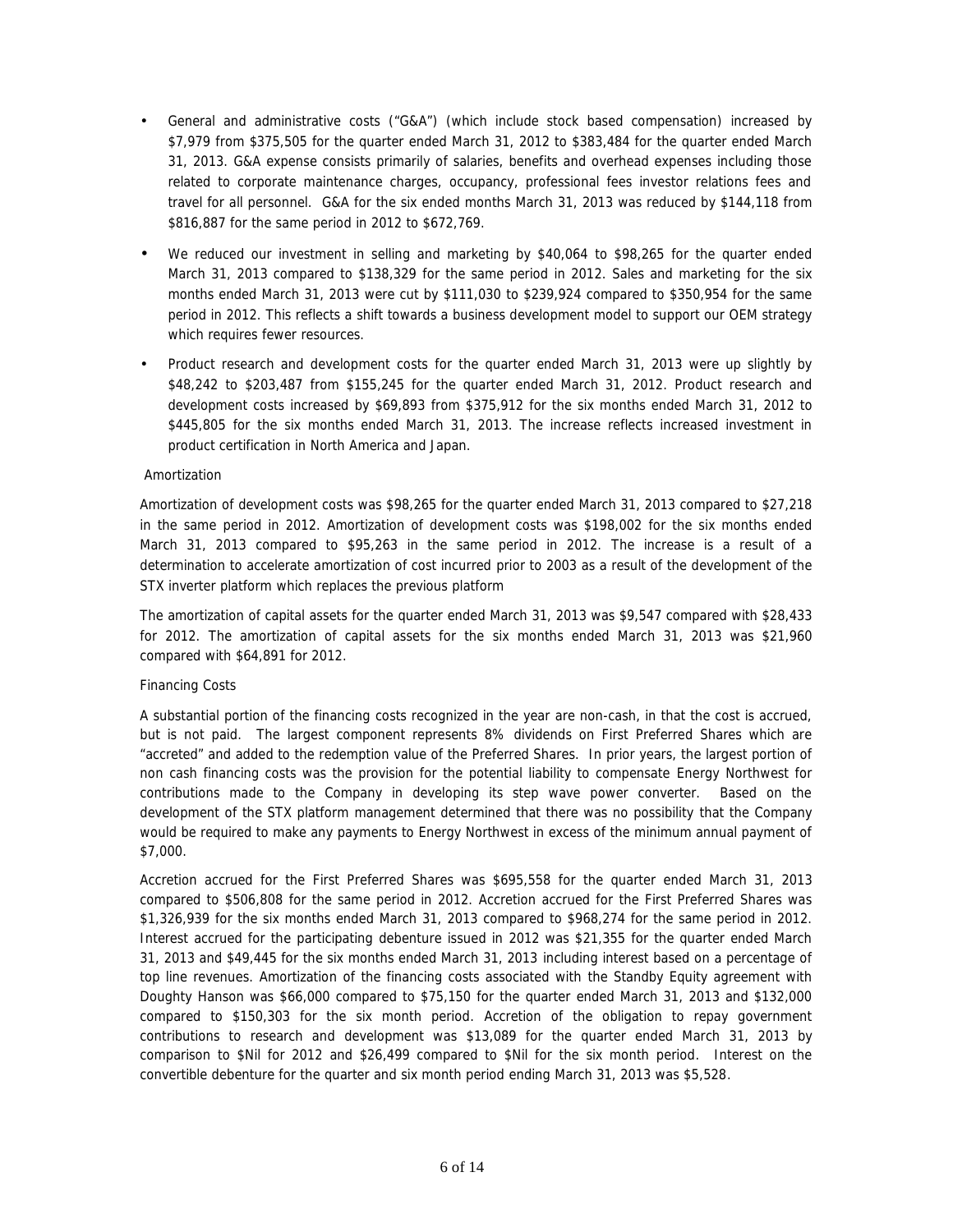Other interest charges for the six months ended March 31, 2013 were \$345 compared to \$17,303 for the same period 2012.

The financing costs paid were \$18,582 during the quarter ended March 31, 2013 compared to \$17,400 for the same period in 2012. The financing costs paid during the six months ended March 31, 2013 was \$59,013 compared to \$34,703 at March 31, 2012.

# *Foreign Exchange*

Our contract manufacturing is priced in U.S. dollars, as is the custom in the electronics industry but our sales are priced in Canadian dollars, Euros and US dollars. As a result we are exposed to fluctuations in the Canadian dollar value relative to the U.S. dollar and the Euro. We do not hedge these exchange risks and have no plans to do so until our volumes are more stable.

### *Summary of Quarterly Results*

For the periods ended:

|                                        | 2013          |             | 2012       |             |               | 2011        |            |               |
|----------------------------------------|---------------|-------------|------------|-------------|---------------|-------------|------------|---------------|
|                                        | Qtr 2         | Qtr 1       | Qtr 4      | Qtr 3       | Qtr 2         | Qtr 1       | Qtr 4      | Qtr 3         |
| Sales                                  | 46,768        | 70,161      | 880,652    | 516,426     | 904,841       | 1,011,215   | 1,013,881  | 1,135,015     |
| Net (loss)                             | (1, 276, 247) | (1,639,851) | (760, 287) | (1,632,812) | (1, 398, 873) | (1,526,393) | (476, 294) | (1, 724, 716) |
| Per share<br>- basic<br>and<br>diluted | (.06)         | (0.08)      | (0.00)     | (0.01)      | (0.01)        | (0.01)      | (0.01)     | (0.01)        |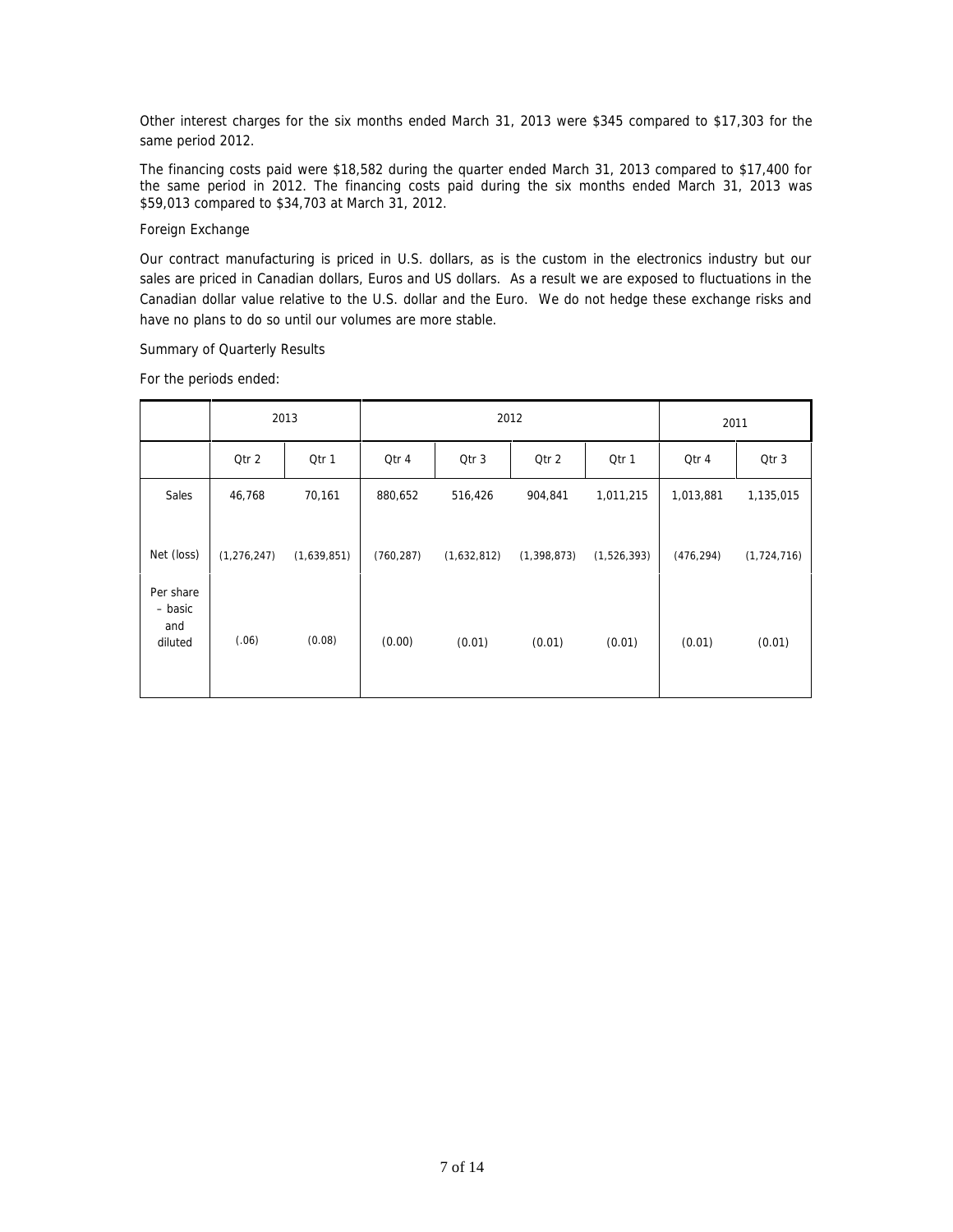# *Summary of Annual Information*

|                                     | 2013        | 2012        |
|-------------------------------------|-------------|-------------|
|                                     | 2 Qtrs      | 4 Qtrs      |
| Revenues                            | 116,929     | 3,313,134   |
| Net loss                            | (2,916,098) | (5,318,365) |
| Per share -<br>basic and<br>diluted | (0.14)      | (0.03)      |
| Total<br>assets                     | 4,110,064   | 5,084,388   |
| Non-<br>current<br>liabilities      | 10,237,970  | 8,695,383   |
| Declared<br>dividends               |             |             |

The 2013 column represents year-to-date amounts and the 2012 column show the annual results for fiscal 2012.

# *Summary of expenses*

The following tables set forth the breakdown of the major components of the various departments within the Company.

# *Product research and development*

|                              | 2013    | 2012    |
|------------------------------|---------|---------|
| <b>Employee Compensation</b> | 153,848 | 221,766 |
| Consumables                  | 64,083  | 19,065  |
| Travel                       | 4,167   | 9,258   |
| Other                        | 13,652  | 30,560  |
| Amortization                 | 198,002 | 95,263  |
| Total                        | 445,805 | 375,912 |

The above noted columns represent the expenses for the six months ended March 31 respectively.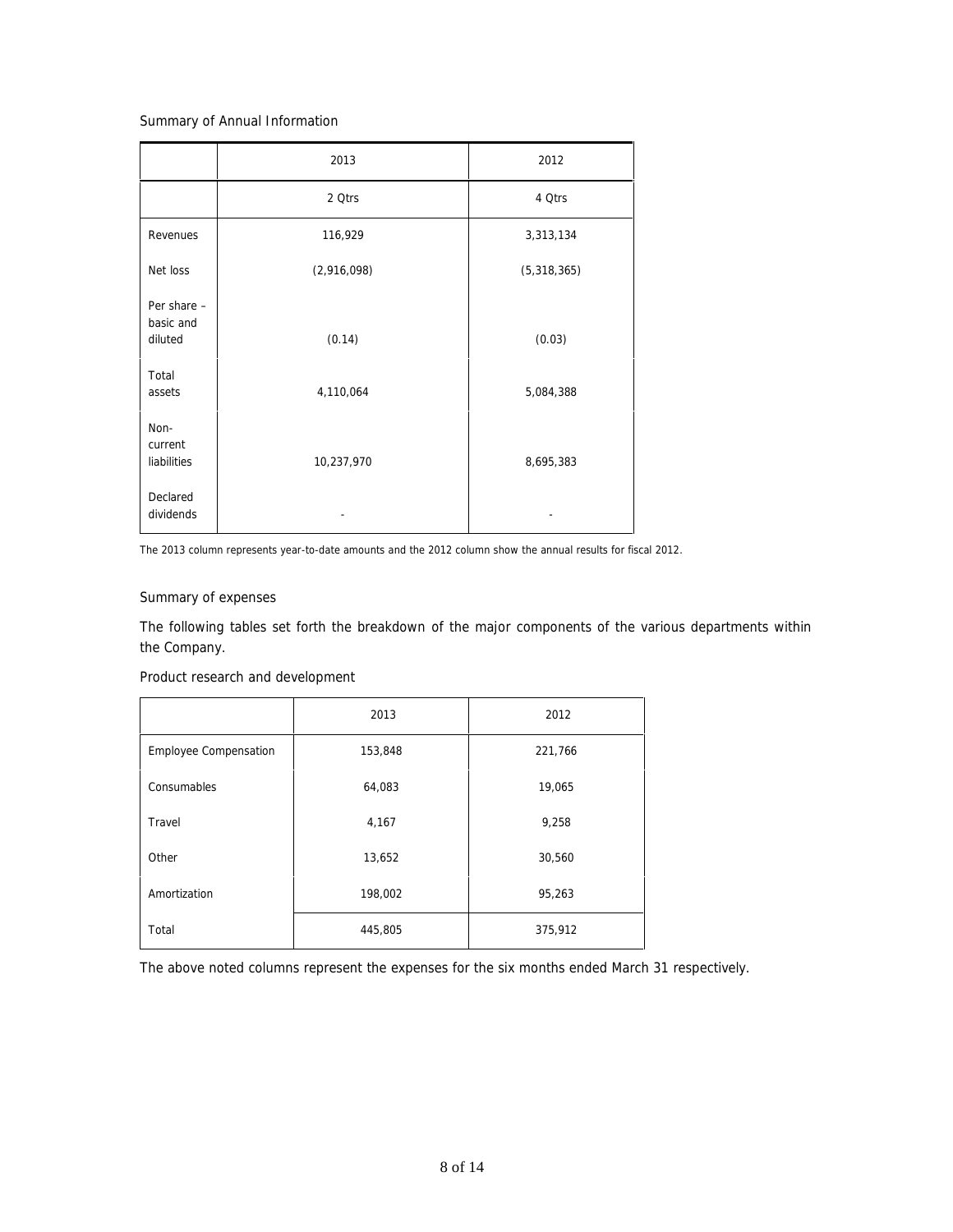# *Operations*

|                              | 2013    | 2012    |
|------------------------------|---------|---------|
| <b>Employee Compensation</b> | 322,685 | 425,442 |
| Consumables                  | 2,763   | 22,540  |
| Travel                       | 5,024   | 5,333   |
| Freight and storage          | 26,336  | 105,070 |
| Other                        | 27,835  | 25,983  |
| Total                        | 384,644 | 584,368 |

The above noted columns represent the expenses for the six months ended March 31 respectively. *Sales and marketing*

|                              | 2013    | 2012    |
|------------------------------|---------|---------|
| <b>Employee Compensation</b> | 114,987 | 216,465 |
| Travel                       | 39,271  | 23,990  |
| Marketing                    | 37,370  | 62,447  |
| Other                        | 48,295  | 48,052  |
| Total                        | 239,924 | 350,954 |

The above noted columns represent the expenses for the six months ended March 31 respectively. *General and administration*

|                          | 2013      | 2012    |  |
|--------------------------|-----------|---------|--|
| Employee Compensation    | 162,640   | 191,785 |  |
| Stock based compensation | (21, 745) | 45,484  |  |
| Travel                   |           | 15,850  |  |
| Rent                     | 124,654   | 134,624 |  |
| Audit & accounting fees  | 129,021   | 188,348 |  |
| Legal fees               | 104,018   | 35,944  |  |
| Other                    | 152,220   | 140,321 |  |
| Amortization             | 21,961    | 64,891  |  |
| Total                    | 672,769   | 816,887 |  |

The above noted columns represent the expenses for the six months ended March 31 respectively.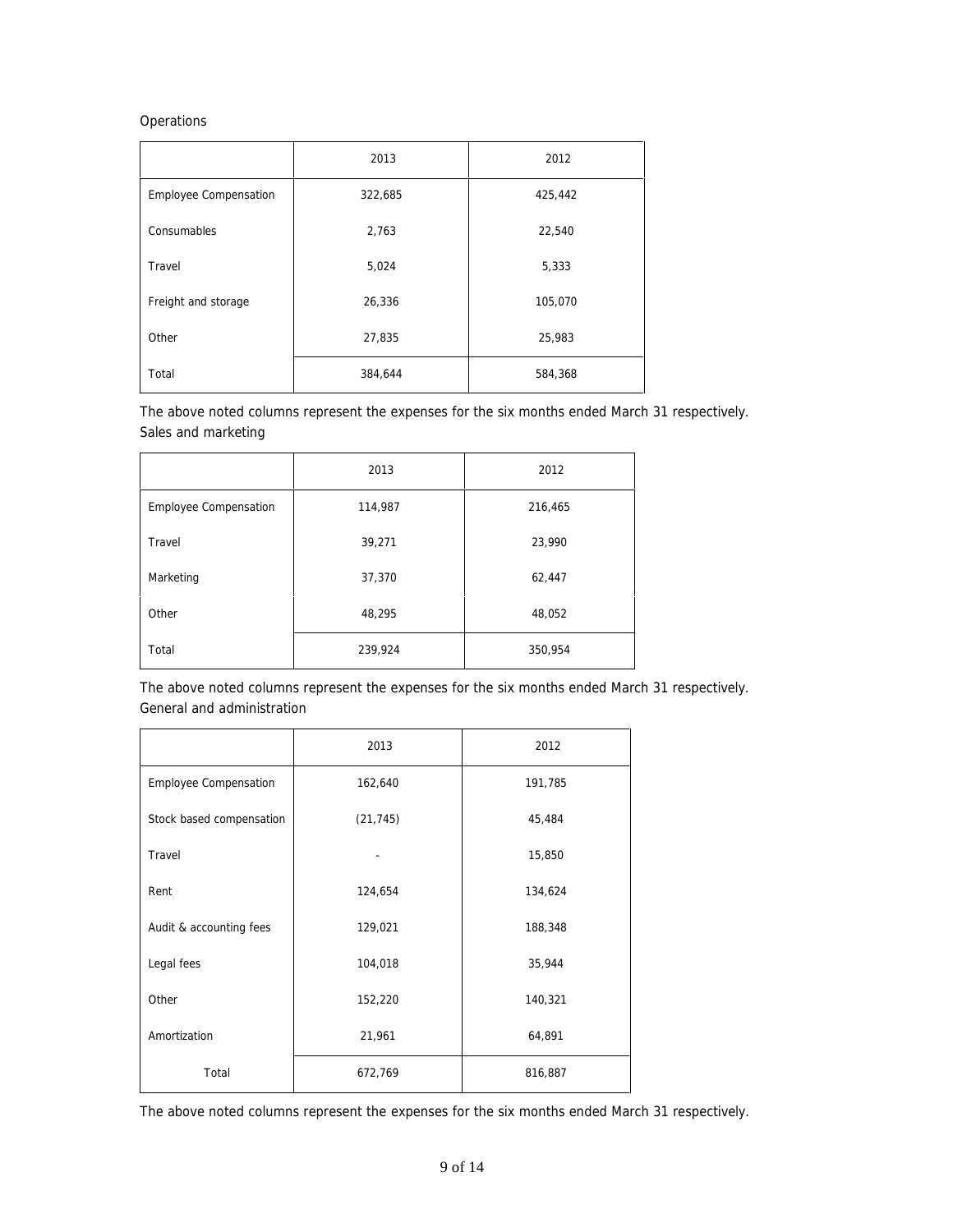#### *Liquidity and Capital Resources*

Liquidity, as measured by working capital, was \$(155,812) at March 31, 2013 by comparison to \$703,924 at September 30, 2012. The components are comprised of cash of \$23,041, finished product inventory totaling \$462,863 component inventory totaling \$2,234,161, prepaid expenses and deposits in the amount of \$128,016, which are mainly accrued finance costs and accounts receivables and advances in the amount of \$428,343.

Accounts payable and accrued liabilities at March 31, 2013 were \$1,826,470 compared to \$1,816,285 at September 30, 2012. The increase in accounts payable and accrued liabilities from September 30, 2012 was caused mainly by the deposit amounting to \$314,551 received for the supply contract with tenKsolar, which is recorded as deferred revenue until the amount is brought into revenue at some point in the future. The deposit of \$250,000 for the license agreement has been forfeited by tenKsolar and is recognized as other income in the second fiscal quarter of 2013.

With support from Doughty Hanson in the form of a Standby Equity Commitment, the Company has an operating line with HSBC Canada in the amount of \$1.5 million. As of March 31, 2013 the outstanding Company's operating line was \$958,271**.** Interest on the operating line is HSBC prime rate plus 3% effective December 1, 2012. On December 27, 2012 the Company issued 50,000 Units at a price of \$10.0 per unit to Doughty Hanson for total gross proceeds of \$500,000. Each unit was comprised of one (1) \$10.0 8% 5 year First Preferred Shares Series 13 convertible into Common Shares at a price of \$0.40 per share (post consolidation) 20 (post consolidation), 5 year, common share purchase warrants exercisable at a price of \$0.50 per share.

In order to meet TSX Venture Exchange rules pertaining to minimum conversion pricing of convertible securities the Company completed a consolidation of its common share capital on a 1:10 basis effective December 27, 2012.

During Q 1, the CEO of the Company advanced \$100,000 to the Company against an agreement to issue a \$114,000 subordinated secured debenture on the same terms and ranking *parri passu* with the 5 year subordinated secured Debentures issued by the Company June 29, 2012, The debentures issued to the CEO bear interest at a rate of 3% per annum, plus an amount equal to 0.001% of the consolidated revenues realized by the Company and are both payable on a quarterly basis during the term of the debenture. The debenture is callable by the Company at par at any time after the second anniversary of issue. The Company has also agreed to issue a total of 399,000 (pre consolidation, 39,900 post consolidation) restricted common shares of the Company, subject to approval of regulatory authorities including the TSX Venture Exchange. The principal amount of \$114,000 is repayable in 12 equal quarterly payments commencing July 1, 2014.

During Q1, the Company agreed to sell a non-exclusive manufacturing license to tenKsolar for \$2.5 million to be paid \$1,750,000 on closing, \$500,000 on June 30 2013 and \$250,000 on December 31 2013. tenKsolar failed to meet the closing date and a deposit of \$250,000 has been forfeited.

Under a Supply Contract entered into at the same time, tenKsolar has committed to take a minimum number of PARALEX inverters in the 2013 calendar year having an aggregate value of approximately \$2.9 million and has paid a deposit of \$314,551 to the Company. tenKsolar has not taken the minimum committed volumes under the Supply Contract and it has been terminated. The Company has retained the \$314,551 deposit but has offered to credit it to future purchases of PARALEX inverters by tenKsolar until current inventory of the PARALEX solar inverters are fully liquidated.

### *Off Balance Sheet Items*

The Company has no off-balance sheet financial commitments other than the commitments for operating leases for premises and equipment, which have been disclosed in the note 22 to the Financial Statements.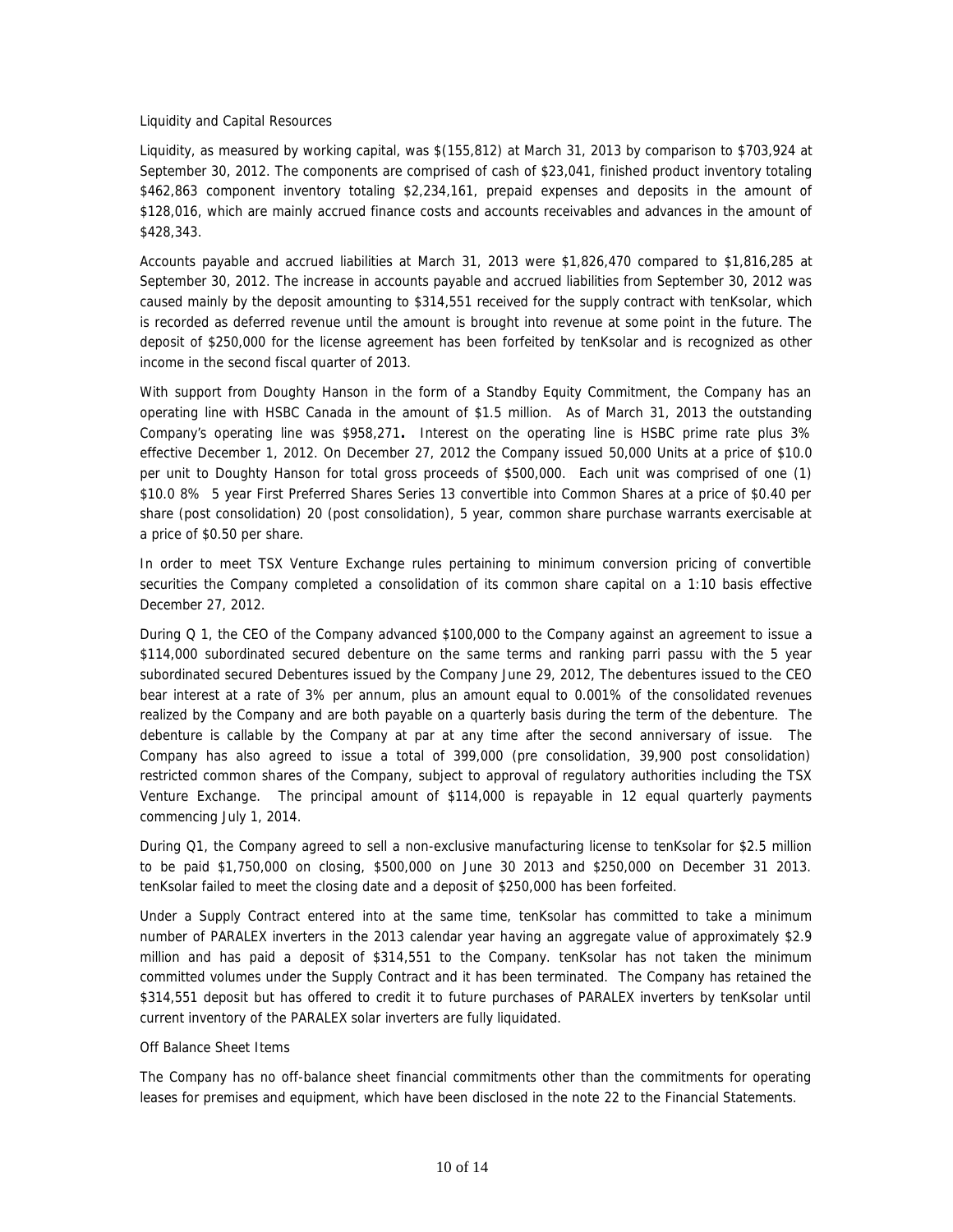### *Related Party Transactions*

Other than as disclosed elsewhere in the unaudited condensed interim consolidated financial statements, the Company had the following related party transaction:

Included in general and administrative expense is salaries and benefits for key management personnel and directors of \$70,081 and \$147,549 respectively for the three months and the six months ended March 31, 2013 (2012 - \$93,516 and \$190,058) and share based compensation of \$Nil for the three months and six months ended March 31, 2013 (2012 - \$4,497 and \$14,735). Included in operations expense are salaries, consulting fees and benefits for key management personnel and directors of \$37,500 and \$87,000 respectively for the three months and six months ended March 31, 2013 (2012 - \$ 49,500 and \$100,000) and share based compensation of \$9,945 and \$19,889 for the three months and six months ended March 31, 2013 respectively (2012 – \$2,726 and \$9,853).

Key management personnel and directors subscribed for \$69,000 of the debentures (Note 9) issued in June 2012 and received 110,400 (2012 – nil) bonus shares (Note 10) valued at \$5,520 (2012 - \$nil) as at March 31, 2013. Interest expense of \$4,265 (2012 - \$nil) has been included in financing costs related to these debentures.

### *Consolidation Common Share Capital*

At the Company's Annual General and Special Meeting held August 21, 2012, the Shareholders approved a resolution to reduce consolidate the common share capital in a ratio of up to 1 share for each 10 shares with the ratio determined by the Board of Directors. The Board of Directors subsequently determined that it would be in the best interests of the Company to consolidate Common Shares on a ratio of 1 new share for each 10 common shares held and this was completed December 26, 2012

### *Disclosure of Outstanding Share Data*

As at May 28, 2013, 20,915,597 common shares and 1,126,587 First Preferred Shares convertible at the option of the holder into 17,106,649 common shares were outstanding. In addition, common share purchase warrants, representing the right to acquire 1,250,000 common shares at an exercise price of \$0.50 per share, common share purchase warrants representing the right to acquire 4,750,000 common shares at \$0.105, common share purchase warrants representing the right to acquire 600,000 common shares at a price of \$0.12. The Company had employee stock options outstanding entitling the holders thereof to acquire up to 1,524,372 common shares of which options to acquire common shares up to 1,114,372 had vested. The weighted average exercise price of the vested options is \$1.69 per share.

### **Risks and Uncertainties**

### *Going Concern*

The consolidated financial statements were prepared on a going concern basis. The going concern basis assumes that the Company will continue in operation for the foreseeable future and will be able to realize its assets and discharge its liabilities and commitments in the normal course of business.

At March 31, 2013, the Company had not yet achieved profitable operations since its inception and accumulated a deficit of \$25,668,616, after a reclassification of \$30,000,000 from share capital ( \$22,752,518 at September 30, 2012) and recognized a cash flow deficiency from operations at March 31, 2013 of \$786,131 (2012 - \$(1,190,055)). Whether and when the Company can attain profitability and positive cash flows is uncertain.

Although the lack of profitable operations and cash flow deficiency may cast significant doubt on the Company's ability to continue as a going concern, the Company had a working capital deficit of \$155,812 at March 31, 2013 (\$703,924 at September 30, 2012). At March 31, 2013, there was \$366,971 in deferred revenue that will become income at some point in the future and this will increase the working capital amount accordingly.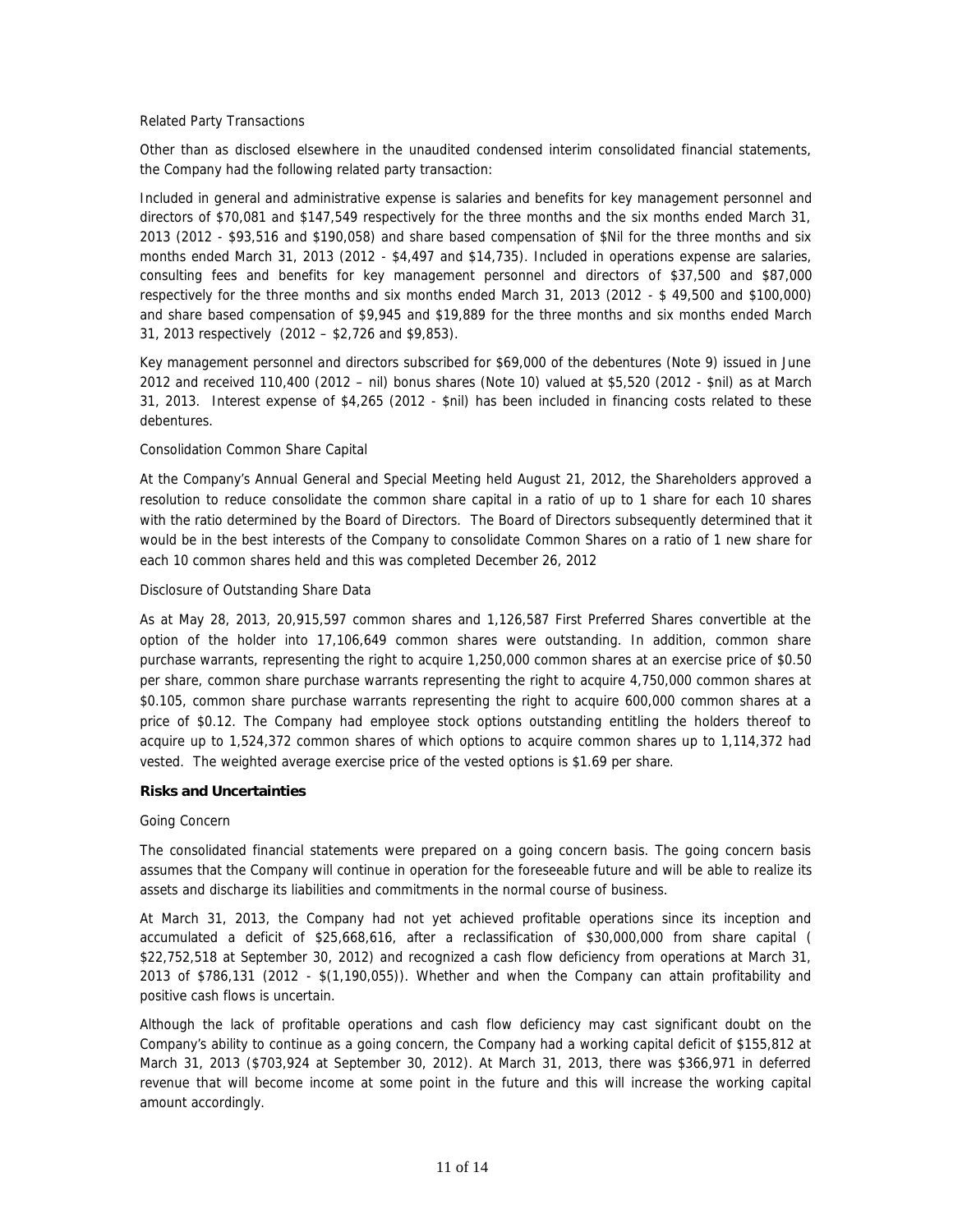The ability to continue as a going concern is dependent on completing equity or debt financings or generating profitable operations in the future in order to meet liabilities as they come due and enable the Company to continue operations. The ability to continue as a going concern may be adversely impacted by any accelerating loss of customers and any falling sales per customer. To address its financing requirements, the Company will seek financing through the issuance of securities and is in discussions with Doughty Hanson to support such a financing.

### *Operating Losses*

We have a limited operating history. We are in the growth phase of our business and are subject to the risks associated with early stage companies, including uncertainty of revenues, markets and profitability, and the need to raise additional funding. As is common with companies at this stage of development it is likely that marketing and operating costs will exceed net sales revenues during the product launch period. Our business and prospects must be considered in light of the risks, expenses and difficulties frequently encountered by companies in the early stage of development, particularly companies in relatively new and evolving markets.

### *Market Acceptance*

Market acceptance of our products represents a challenge for the Company. While the competitive advantages to the solar industry and the energy storage sector are material our small size and limited financial resources is a deterrent to customers. We are adjusting our strategy to address this risk through OEM, private labelling and/or licensing relationships which will provide better access to the market and alleviate customer concerns.

### *Dependency on Government Policies*

Our business model is highly dependent on growth of solar power and energy storage as part of the power grid in many different countries. In some markets demand for our products is still dependent on government pricing policies and incentives. If pricing policies change there is a risk that demand for our products would be materially affected. A significant assumption of our business plan is growth in the demand for electronics to be used with distributed energy systems. Although industry forecasts are very optimistic these forecasts make many assumptions the most significant of which is that the cost of high efficiency batteries will decline quickly with continued investment. This may not occur in which event the energy storage industry will develop much more slowly than we anticipate reducing demand for our products and interest in our technology.

Even with continued continued high growth in the solar industry markets, and growth in the energy storage sector, demand for our products can be volatile and it is more difficult to predict the nature and scope of demand for our class of products than would be the case in a more mature environment. This makes it difficult to plan production to meet demand on a timely basis adding to the financial risk of the business. While our business model attempts to address these risks, there is no assurance that changes in market conditions will not adversely affect liquidity.

### *Competition and Technological Change*

Because we are in a highly competitive market, we may not be able to compete effectively in these markets, and we may lose or fail to gain market share. We face a large number of competitors, many of whom are larger and have greater resources than us, and we expect to face increasing competition in the future. Our competitors may develop products based on new or proprietary technology that have competitive advantages over our products.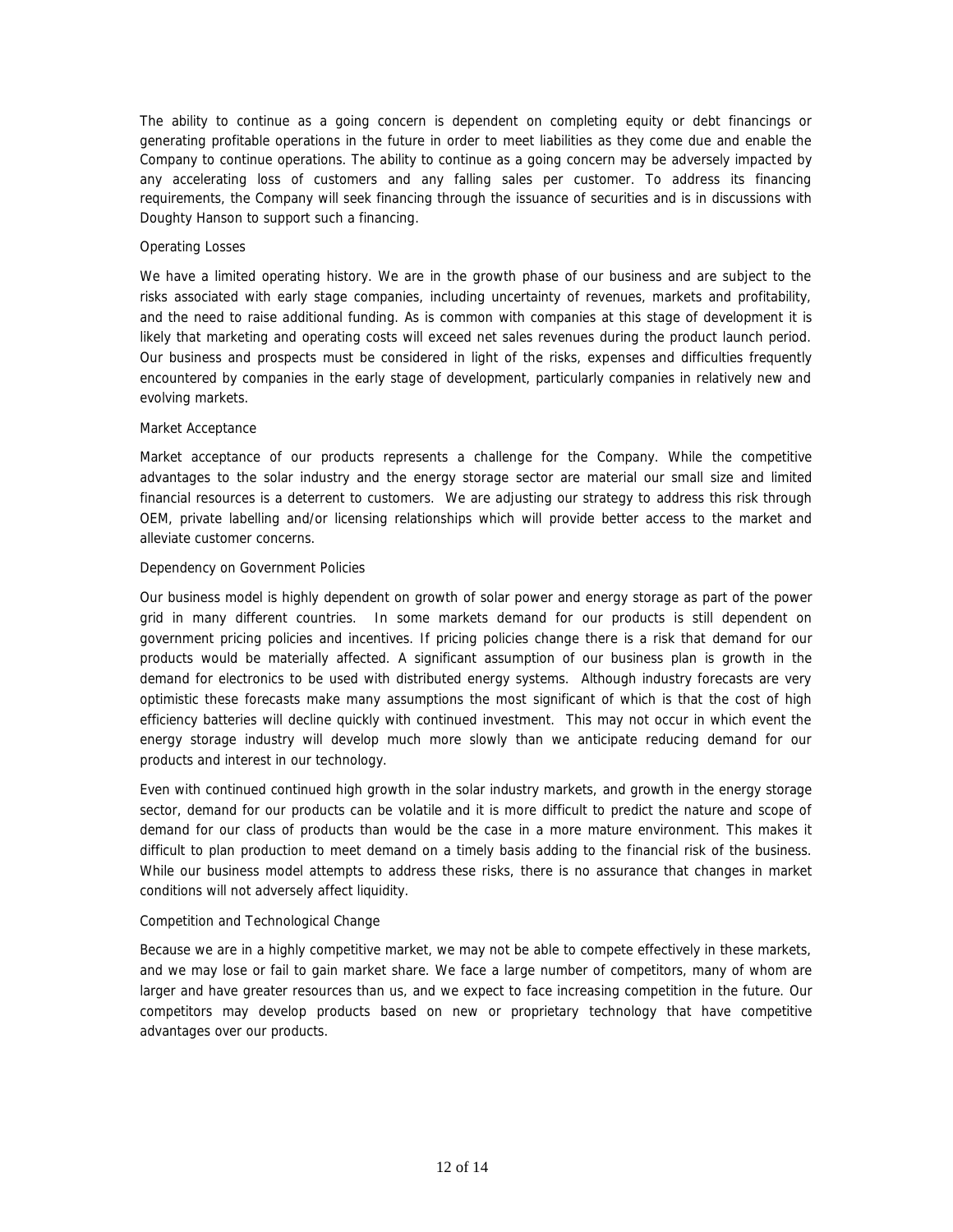Many of our current and potential competitors have longer operating histories, larger customer bases, greater brand recognition and significantly greater financial, sales, marketing, technical and other resources than we do. Our competitors may enter into strategic or commercial relationships on terms that increase their competitiveness. These competitors may be able to respond more quickly to changing customer demand, and devote greater resource to developing, marketing, and selling their products than we can.

Our business model is also highly dependent on market acceptance of the value propositions for our technology. Even if we are successful in gaining market acceptance for our value propositions, there is always the possibility that one of more of our competitors will develop new technology which enables the same value propositions at the same or better cost than we are able to achieve and our business would be adversely affected. It is also possible that one or more of our competitors will attempt to copy our approach and challenge the validity of our patents. While we believe that our patents and other intellectual property are defensible, there is no assurance that a court will not find to the contrary, negatively impacting the value of Sustainable Energy.

### *Manufacturing Cost Targets*

Our business model assumes that we will be able to use our low manufactured cost and our strategy of selling proprietary electronics sub-assemnblies to penetrate target markets. Delays in reaching adequate rates and efficiencies in production could impair the profitability of our products. Our ability to produce products that are cost effective depends on reaching efficient production levels. In addition, our production process results in the wasting of materials and supplies which must be minimized to produce cost effective products.

The failure to reach adequate production levels and efficiencies would impair our ability to profitably market our products and would have a material adverse effect on our business, results of operation and financial condition. We cannot control the cost of our raw materials. Our principal raw materials are copper and steel. The prices for these raw materials are subject to market forces largely beyond our control and have varied significantly and may vary significantly in the future.

We may not be able to adjust our product prices, especially in the short-term, to recover the costs of increases in these raw materials. Our future profitability may be adversely affected to the extent we are unable to pass on higher raw material or reduce our costs to compensate for such changes.

### *Operation and Supplier Risk*

At our stage of development, there is a greater than normal exposure to the risk that critical components will not be available on a timely basis, negatively impacting our ability to meet delivery commitment on sales contracts. Also, with new products there is also a greater risk of failures in quality control a risk that is increased by the limited resources of the Company.There is also a risk that long lead times for critical components may affect production lead times.Where possible, we address these risks by ensuring multiple sources and working closely with our suppliers through the demand planning cycle and actively monitor critical component suppliers and in some cases invest to secure longer lead time items.

### *Dependence on Customers*

Our strategy depends heavily on the ability of our customers to develop markets for our products.. This risk is exacerbated by our strategy of focusing on applications where our technology makes a material difference to the outcome. This tends to limit the number of customers and in some cases bias the customer selection to new companies with emerging technologies or products which need our technology. We balance this risk by partnering closely on the demand planning, limiting our supply chain investment and securing financial commitments from our customers in the form of deposits and or letters of credit